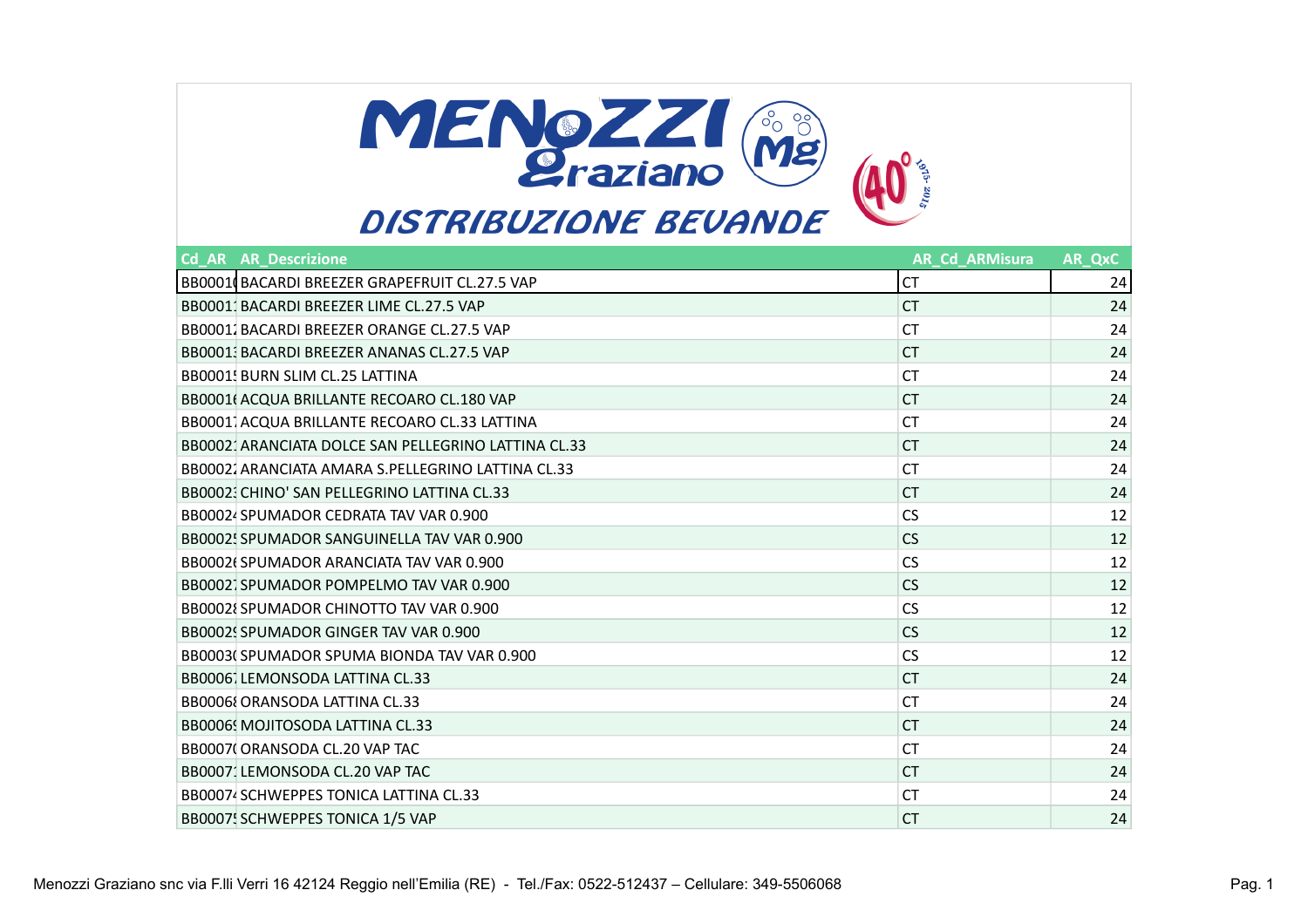

# **DISTRIBUZIONE BEVANDE**

| <b>Cd AR AR Descrizione</b>                         | <b>AR_Cd_ARMisura</b> | AR_QxC |
|-----------------------------------------------------|-----------------------|--------|
| BB0007(SCHWEPPES LEMON 1/5 VAP                      | <b>CT</b>             | 24     |
| BB0007 SCHWEPPES ORANGE 1/5 VAP                     | <b>CT</b>             | 24     |
| BB0007 SCHWEPPES SODA 1/5 VAP                       | <b>CT</b>             | 24     |
| BB0007! SCHWEPPES GINGER ALE 1/5 VAP                | <b>CT</b>             | 24     |
| BB0008(SCHWEPPES RUSSCHIAN 1/5 VAP                  | <b>CT</b>             | 24     |
| BB0008 SCHWEPPES TONICA LT 1 PET                    | <b>CT</b>             | 6      |
| BB00081 SCHWEPPES LEMON LT 1 PET                    | <b>CT</b>             | 6      |
| BB0008 SCHWEPPES SODA SIFONE LT.1.5                 | <b>CT</b>             | 6      |
| BB0008! CEDRATA TASSONI 1/5 VAP                     | <b>CT</b>             | 25     |
| BB0009 COCA COLA LIGHT BOTT.CL.33 VAP               | <b>CT</b>             | 24     |
| BB0009: COCA COLA ZERO BOTT. CL.33 VAP              | <b>CT</b>             | 24     |
| BB00091 FANTA BOTT. CL.33 VAP                       | <b>CT</b>             | 24     |
| BB00093 SPRITE BOTT.CL.33 VAP                       | <b>CT</b>             | 24     |
| BB0009! FANTA SLEEK LATTINA CL.33                   | <b>CT</b>             | 24     |
| BB0010 SPRITE SLEEK LATTINA CL.33                   | <b>CT</b>             | 24     |
| BB0011: COCA COLA 1.5 PET                           | <b>CT</b>             | 6      |
| BB00111 FANTA 1.5 PET                               | <b>CT</b>             | 6      |
| BB00111 COCA COLA 450 PET x24                       | <b>CT</b>             | 24     |
| BB00114 COCA COLA SLEEK LATTINA CL.33               | <b>CT</b>             | 24     |
| BB0011! COCA COLA ZERO SLEEK LATTINA CL.33          | <b>CT</b>             | 24     |
| BB0011(COCA COLA LIGHT SLEEK LATTINA CL.33          | <b>CT</b>             | 24     |
| BB00111 FANTA LIMONATA ZERO IGP SLEEK LATTINA CL.33 | <b>CT</b>             | 24     |
| <b>BB0011 GATORADE ARANCIA 0.5 PET</b>              | <b>CT</b>             | 12     |
| <b>BB0011! GATORADE LIMONE 0.5 PET</b>              | <b>CT</b>             | 12     |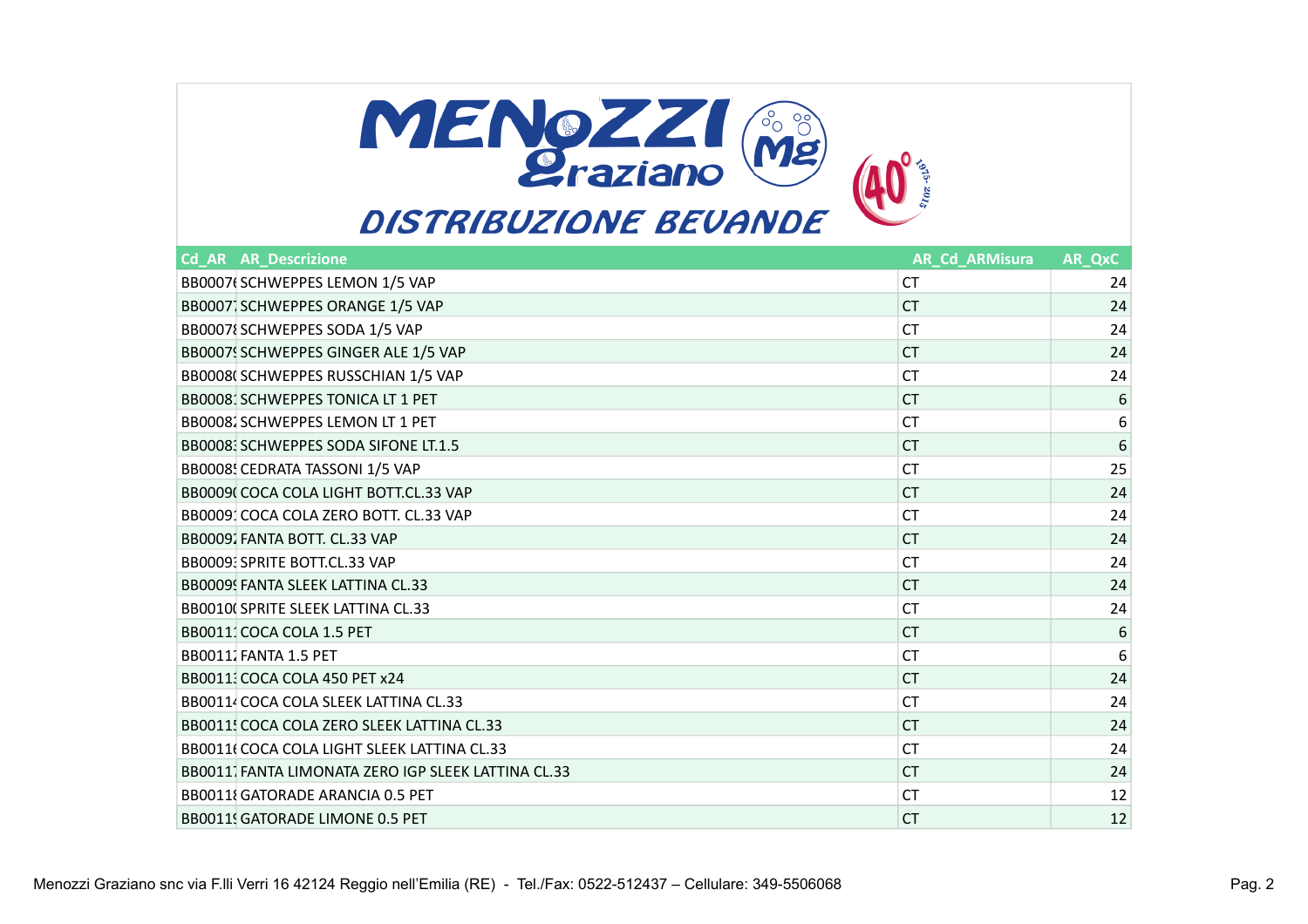

| <b>Cd AR AR Descrizione</b>                                 | <b>AR_Cd_ARMisura</b> | AR_QxC |
|-------------------------------------------------------------|-----------------------|--------|
| BB0012(GATORADE ARANCIA ROSSA 0.5 PET                       | CT.                   | 12     |
| BB0012: GATORADE COOL BLUE 0.5 PET                          | <b>CT</b>             | 12     |
| <b>BB00121 POWERADE CITRUS 0.5 PET</b>                      | <b>CT</b>             | 12     |
| BB0012: POWERADE GOLD 0.5 PET                               | <b>CT</b>             | 12     |
| BB0012 POWERADE MANGO 0.5 PET                               | <b>CT</b>             | 12     |
| BB0012! POWERADE MOUNTAIN BLAST 0.5 PET                     | <b>CT</b>             | 12     |
| BB0012(POWERADE ORANGE 0.5 PET                              | <b>CT</b>             | 12     |
| BB0012 COCA COLA BOTT.CL.33 VAP                             | <b>CT</b>             | 24     |
| BB00121 COCA COLA BOTT. 1 LT SUPER TAV VAR                  | <b>CS</b>             | 12     |
| BB0012! FANTA BOTT. 1 LT SUPER TAV VAR                      | <b>CS</b>             | 12     |
| BB00133 SAN BITTER EMOZIONI DI FRUTTA PASSION FRUIT 1/5 VAP | <b>CT</b>             | 24     |
| BB00134 SAN BITTER EMOZIONI DI FRUTTA POMPELMO 1/5 VAP      | <b>CT</b>             | 24     |
| BB0013(POWERADE ORANGE RED 0.5 PET                          | <b>CT</b>             | 12     |
| BB0013 COCA COLA S/CAFFEINA SLEEK LATTINA CL.33             | <b>CT</b>             | 24     |
| BB0014: GEISER SODA SIFONE LT.1.5 PET                       | <b>CT</b>             | 6      |
| BB00141 FANTA LATTINA CL.25 SLIM                            | <b>CT</b>             | 24     |
| BB00144 COCA COLA ZERO LATTINA CL.25 SLIM                   | <b>CT</b>             | 24     |
| BB0014! SPRITE LATTINA CL.25 SLIM                           | <b>CT</b>             | 24     |
| BB0014(COCA COLA LATTINA CL.25 SLIM                         | <b>CT</b>             | 24     |
| BB00141 KINLEY TONIC WATER CL.200 VAP                       | <b>CT</b>             | 24     |
| BB0014 KINLEY BITTER LEMON CL.200 VAP                       | <b>CT</b>             | 24     |
| BB0015: PEPSI SLEEK LATTINA CL.33                           | <b>CT</b>             | 24     |
| BB0015 SCHWEPPES GINGER BEER 1/5 VAP                        | <b>CT</b>             | 24     |
| BB00154 SPRITE 1.5 PET                                      | <b>CT</b>             | 6      |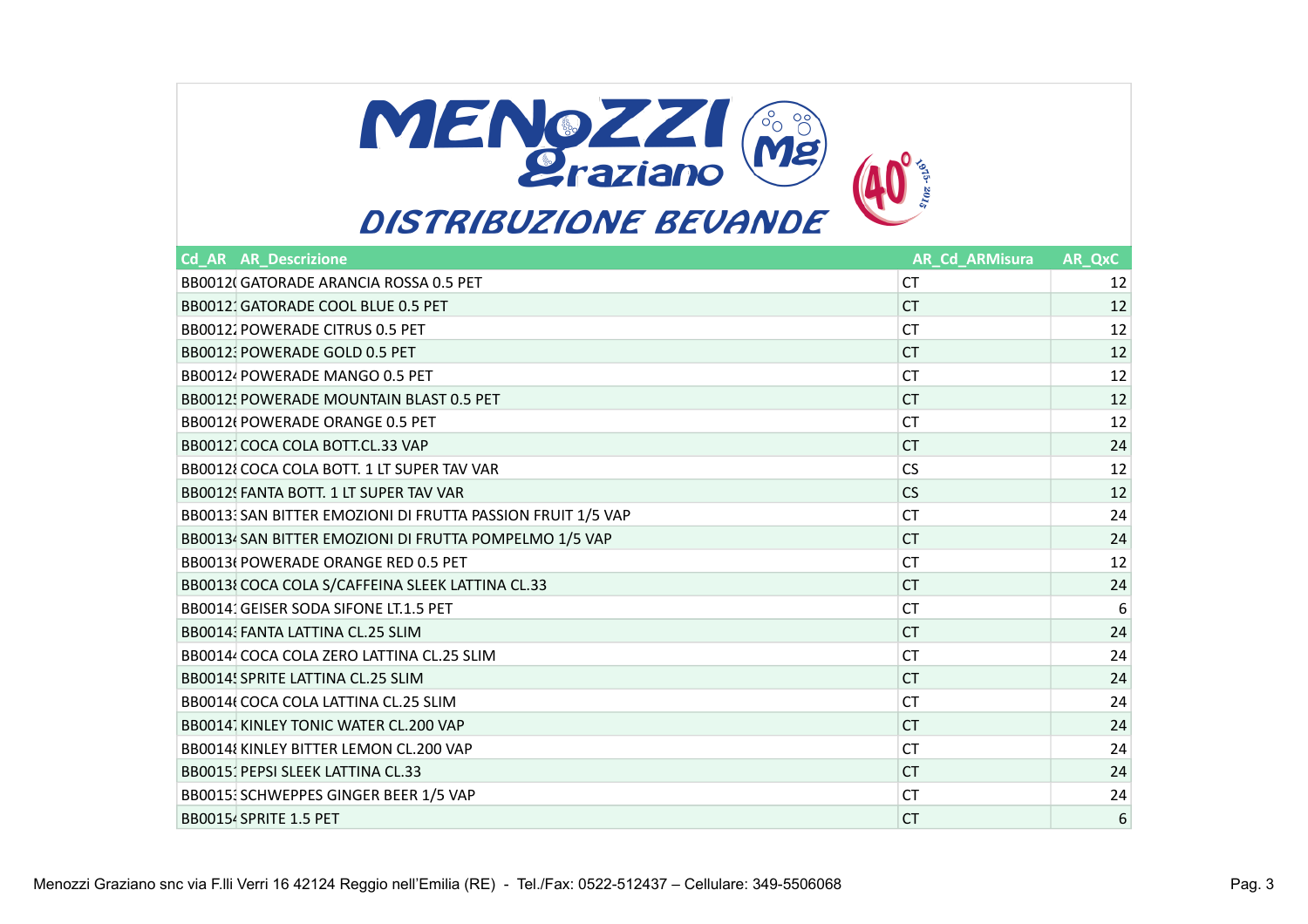

| <b>Cd AR AR Descrizione</b>                              | <b>AR Cd ARMisura</b> | AR QxC           |
|----------------------------------------------------------|-----------------------|------------------|
| BB0015(COCA COLA BOTT.CL.20 VAP                          | <b>CT</b>             | 24               |
| BB00151 POWERADE ACTIVE ZERO LEMON 0.5 PET               | CT.                   | 12               |
| <b>BB0016 FANTA 450 PET x12</b>                          | <b>CT</b>             | 12               |
| BB0016! COCA COLA LIGHT 450 PET x12                      | CT.                   | 12               |
| <b>BB0017 SPRITE 450 PET x12</b>                         | <b>CT</b>             | 12               |
| BB0017: COCA COLA ZERO 450 PET x12                       | CT.                   | 12               |
| BB00171 FANTA LIMONATA ZERO IGP 450 R-PET x12            | <b>CT</b>             | 12               |
| BB0017 LEMONSODA 1.25 PET                                | CT.                   | 6                |
| BB00183 ARANCIATA AMARA SAN PELLEGRINO NEW - BIO 1/5 VAP | <b>CT</b>             | 24               |
| BB00184 CHINO' SAN PELLEGRINO NEW 1/5 VAP                | <b>CT</b>             | 24               |
| BB0018! ARANCIATA DOLCE SAN PELLEGRINO NEW - BIO 1/5 VAP | <b>CT</b>             | 24               |
| BB0020(COCA COLA ZERO 1.5 PET                            | <b>CT</b>             | 6                |
| BB00201 GASSOSA SAN BENEDETTO CL.18 VAP                  | <b>CT</b>             | 24               |
| BB00213 COCA COLA 1.0 PET                                | <b>CT</b>             | $6\phantom{1}6$  |
| BB0021! SAN BENEDETTO LIMONATA 1.5 PET                   | <b>CT</b>             | $\boldsymbol{6}$ |
| BB0021(SAN BENEDETTO POMPELMO 1.5 PET                    | CT.                   | $\sqrt{6}$       |
| BB0021 SAN BENEDETTO CEDRATA 1.5 PET                     | <b>CT</b>             | 6                |
| BB0021 (SAN BENEDETTO ALLEGRA ROSSA 1.5 PET              | CT.                   | $\sqrt{6}$       |
| BB0021! SAN BENEDETTO ALLEGRA 1.5 PET                    | <b>CT</b>             | 6                |
| BB00220 COCA COLA SENZA CAFFEINA 1.5 PET                 | CT.                   | $\sqrt{6}$       |
| BB0022: COCA COLA ZERO 1.0 PET                           | <b>CT</b>             | 6                |
| <b>BB00221 FANTA 1.0 PET</b>                             | CT.                   | $\sqrt{6}$       |
| BB00223 COCA COLA BOTT. LITRO VAP x9                     | <b>CT</b>             | 9                |
| BB00224 SAN BENEDETTO CHINOTTO 1.5 PET                   | CT.                   | 6                |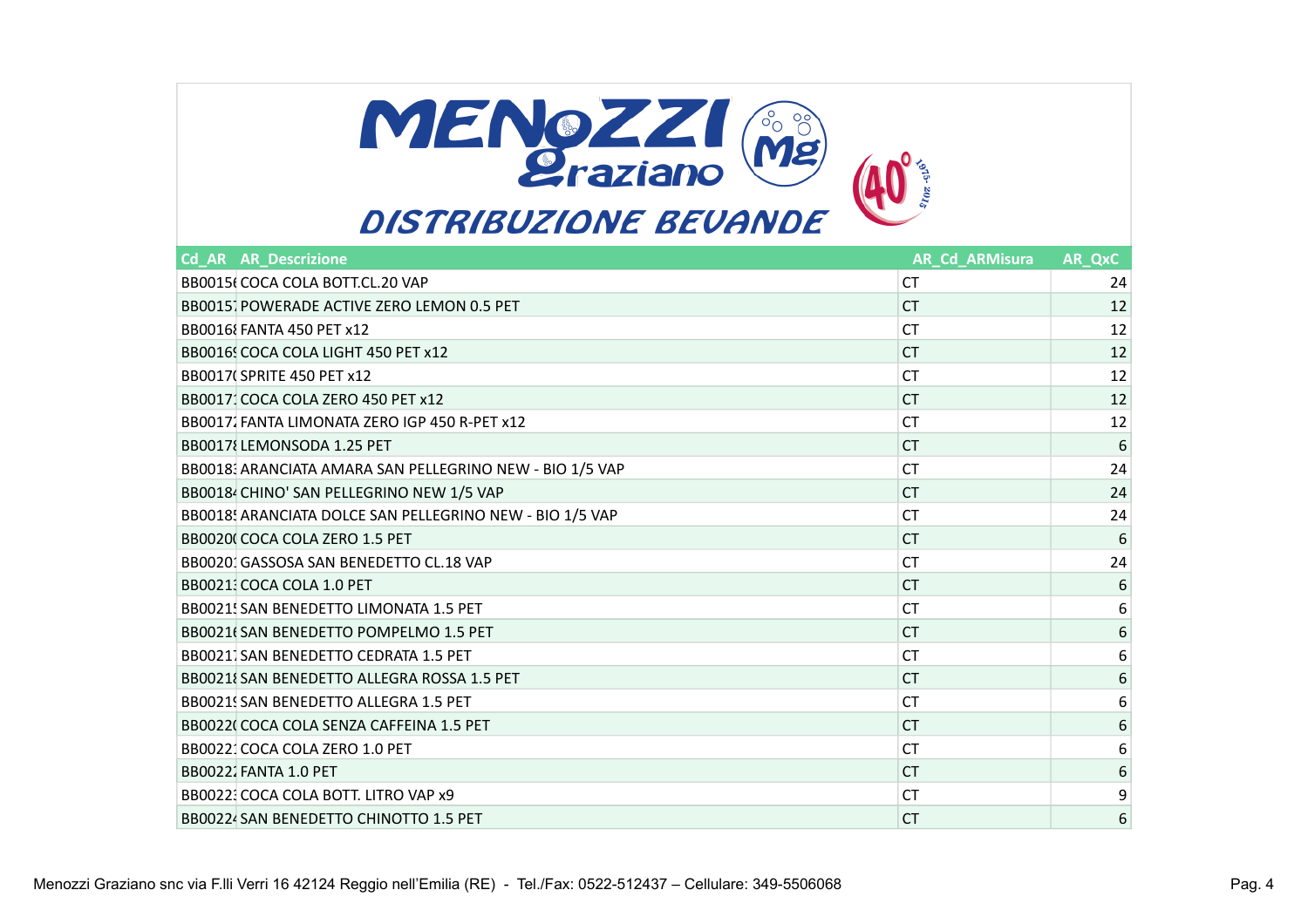

| <b>Cd AR AR Descrizione</b>                                      | <b>AR_Cd_ARMisura</b> | AR_QxC |
|------------------------------------------------------------------|-----------------------|--------|
| BB0022! SAN BENEDETTO GASSOSA 1.5 PET                            | <b>CT</b>             | 6      |
| BB00031 PLOSE SPUMA FRESH TAV VAR 1/1                            | CS.                   | 12     |
| BB0003 PLOSE SPUMA FRESH LIMONATA TAV VAR 1/1                    | <b>CS</b>             | 12     |
| BB00034 PLOSE SPUMA FRESH ARANCIATA TAV VAR 1/1                  | <b>CS</b>             | 12     |
| BB0003! PLOSE SPUMA FRESH POMPELMO TAV VAR 1/1                   | <b>CS</b>             | 12     |
| BB0003( PLOSE SPUMA FRESH LIMO & COLA TAV VAR 1/1                | <b>CS</b>             | 12     |
| BB0003 PLOSE SPUMA FRESH CEDRATA TAV VAR 1/1                     | <b>CS</b>             | 12     |
| BB0003 PLOSE SPUMA FRESH CHINOTTO TAV VAR 1/1                    | <b>CS</b>             | 12     |
| BB0004( PLOSE SPUMA FRESH GASSOSA TAV VAR 1/1                    | <b>CS</b>             | 12     |
| BB0004: PLOSE SPUMA FRESH GINGER TAV VAR 1/1                     | <b>CS</b>             | 12     |
| BB00041 PLOSE SPUMA FRESH ACQUA TONICA TAV VAR 1/1               | <b>CS</b>             | 12     |
| BB0004( PLOSE BIBITE VINTAGE LIMONATA VETRO A RENDERE CL.250     | CS.                   | 24     |
| BB00041 PLOSE BIBITE VINTAGE ARANCIATA VETRO A RENDERE CL.250    | <b>CS</b>             | 24     |
| BB0004{ PLOSE BIBITE VINTAGE CHINOTTO VETRO A RENDERE CL.250     | CS.                   | 24     |
| BB0004! PLOSE BIBITE VINTAGE GASSOSA VETRO A RENDERE CL.250      | <b>CS</b>             | 24     |
| BB0005( PLOSE BIBITE VINTAGE ACQUA TONICA VETRO A RENDERE CL.250 | CS.                   | 24     |
| BB0005: PLOSE BIBITE VINTAGE CEDRATA VETRO A RENDERE CL.250      | <b>CS</b>             | 24     |
| BB0005. PLOSE BIBITE VINTAGE POMPELMO VETRO A RENDERE CL.250     | CS.                   | 24     |
| BB0005: PLOSE BIBITE VINTAGE GINGER VETRO A RENDERE CL.250       | <b>CS</b>             | 24     |
| BB00054 PLOSE BIBITE VINTAGE COLA VETRO A RENDERE CL.250         | CS.                   | 24     |
| BB0005! PLOSE BIBITE VINTAGE SPUMA VETRO A RENDERE CL.250        | <b>CS</b>             | 24     |
| BB0005( PLOSE BIBITE VINTAGE LIMONATA VAP CL.250                 | CT.                   | 24     |
| BB00051 PLOSE BIBITE VINTAGE ARANCIATA VAP CL250                 | <b>CT</b>             | 24     |
| BB0005{ PLOSE BIBITE VINTAGE CHINOTTO VAP CL.250                 | <b>CT</b>             | 24     |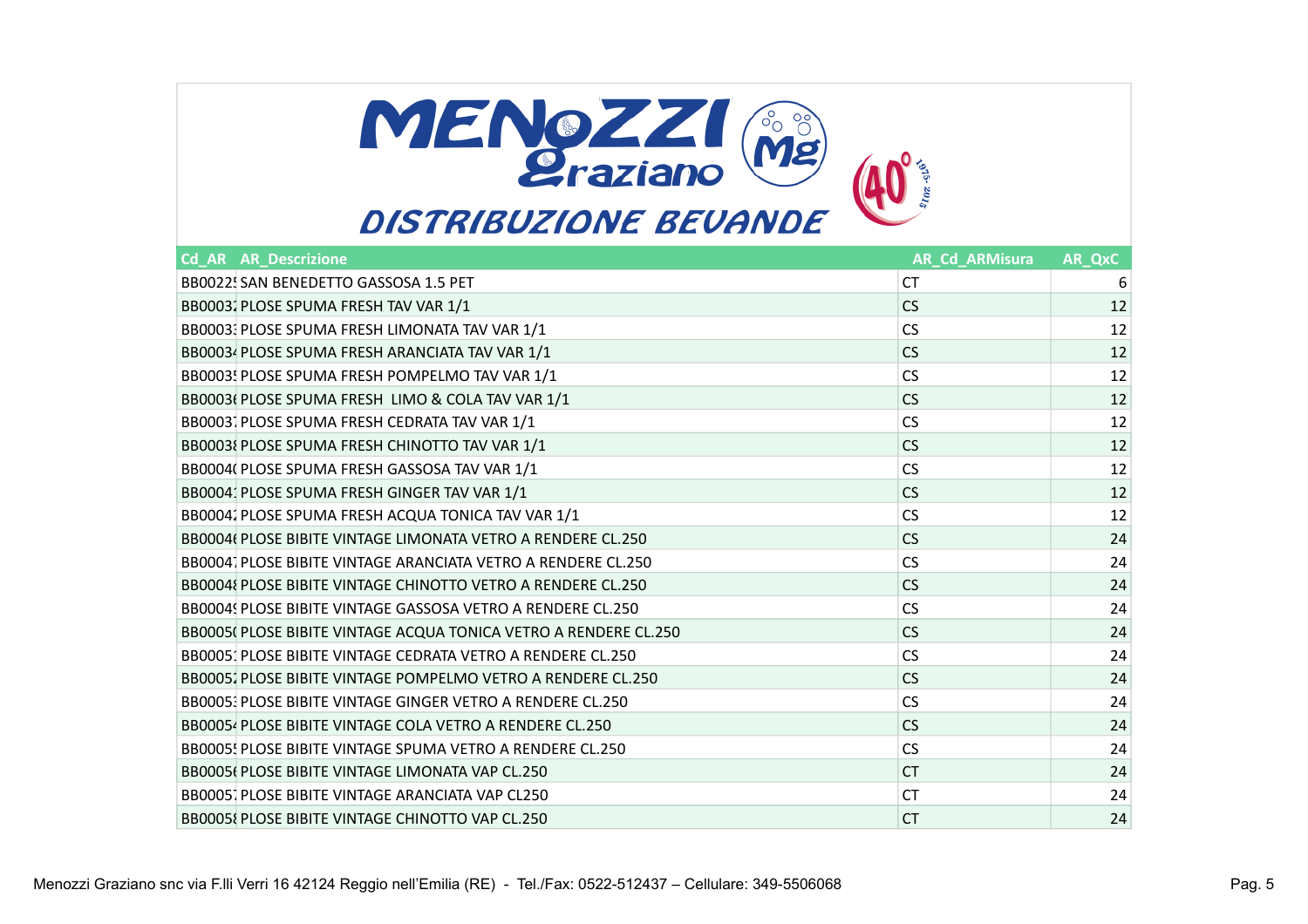

| <b>Cd AR AR Descrizione</b>                                   | <b>AR_Cd_ARMisura</b> | AR_QxC |
|---------------------------------------------------------------|-----------------------|--------|
| BB0005! PLOSE BIBITE VINTAGE GASSOSA VAP CL.250               | <b>CT</b>             | 24     |
| BB0006( PLOSE BIBITE VINTAGE ACQUA TONICA VAP CL.250          | <b>CT</b>             | 24     |
| BB0006: PLOSE BIBITE VINTAGE CEDRATA VAP CL.25                | <b>CT</b>             | 24     |
| BB00061 PLOSE BIBITE VINTAGE POMPELMO VAP CL.25               | <b>CT</b>             | 24     |
| BB00061 PLOSE BIBITE VINTAGE GINGER VAP CL.250                | <b>CT</b>             | 24     |
| BB00064 PLOSE BIBITE VINTAGE COLA VAP CL.250                  | <b>CT</b>             | 24     |
| BB0006! PLOSE BIBITE VINTAGE SPUMA VAP CL.250                 | <b>CT</b>             | 24     |
| BB00071 FEVER TREE TONIC WATER 1/5 VAP                        | <b>CT</b>             | 24     |
| BB0007: FEVER TREE GINGER BEER 1/5 VAP                        | <b>CT</b>             | 24     |
| BB0008(CHINOTTO LURISIA CL.275 VAP                            | <b>CT</b>             | 24     |
| BB00081 GAZZOSA LURISIA CL.275 VAP                            | <b>CT</b>             | 24     |
| BB0008 ARANCIATA LURISIA CL.275 VAP                           | <b>CT</b>             | 24     |
| BB0008 ACQUA TONICA DI CHINOTTO LURISIA CL.275 VAP            | <b>CT</b>             | 24     |
| BB0014! FEVER TREE ELDERFLOWER TONIC WATER 1/5 VAP            | <b>CT</b>             | 24     |
| BB0015(FEVER TREE MEDITERRANEAN TONIC WATER 1/5 VAP           | <b>CT</b>             | 24     |
| BB0018 ALPEX ACQUA TONICA INDIAN DRY 1/5 VAP                  | <b>CT</b>             | 24     |
| BB0018! ALPEX GINGER BEER 1/5 VAP                             | <b>CT</b>             | 24     |
| BB0019( ALPEX ACQUA TONICA ITALIAN TASTE MEDITERRANEA 1/5 VAP | <b>CT</b>             | 24     |
| BB0019 ALPEX GINGER ALE 1/5 VAP                               | <b>CT</b>             | 24     |
| BB00191 ALPEX SODA WATER 1/5 VAP                              | <b>CT</b>             | 24     |
| BB00191 ALPEX BITTER LEMON 1/5 VAP                            | <b>CT</b>             | 24     |
| BB0019 LIMONATA LURISIA CL.275 VAP                            | <b>CT</b>             | 24     |
| BB00201 BIBITE BIO PLOSE ARANCIATA VAP CL.275                 | <b>CT</b>             | 12     |
| BB00203 BIBITE BIO PLOSE LIMONATA VAP CL.275                  | <b>CT</b>             | 12     |